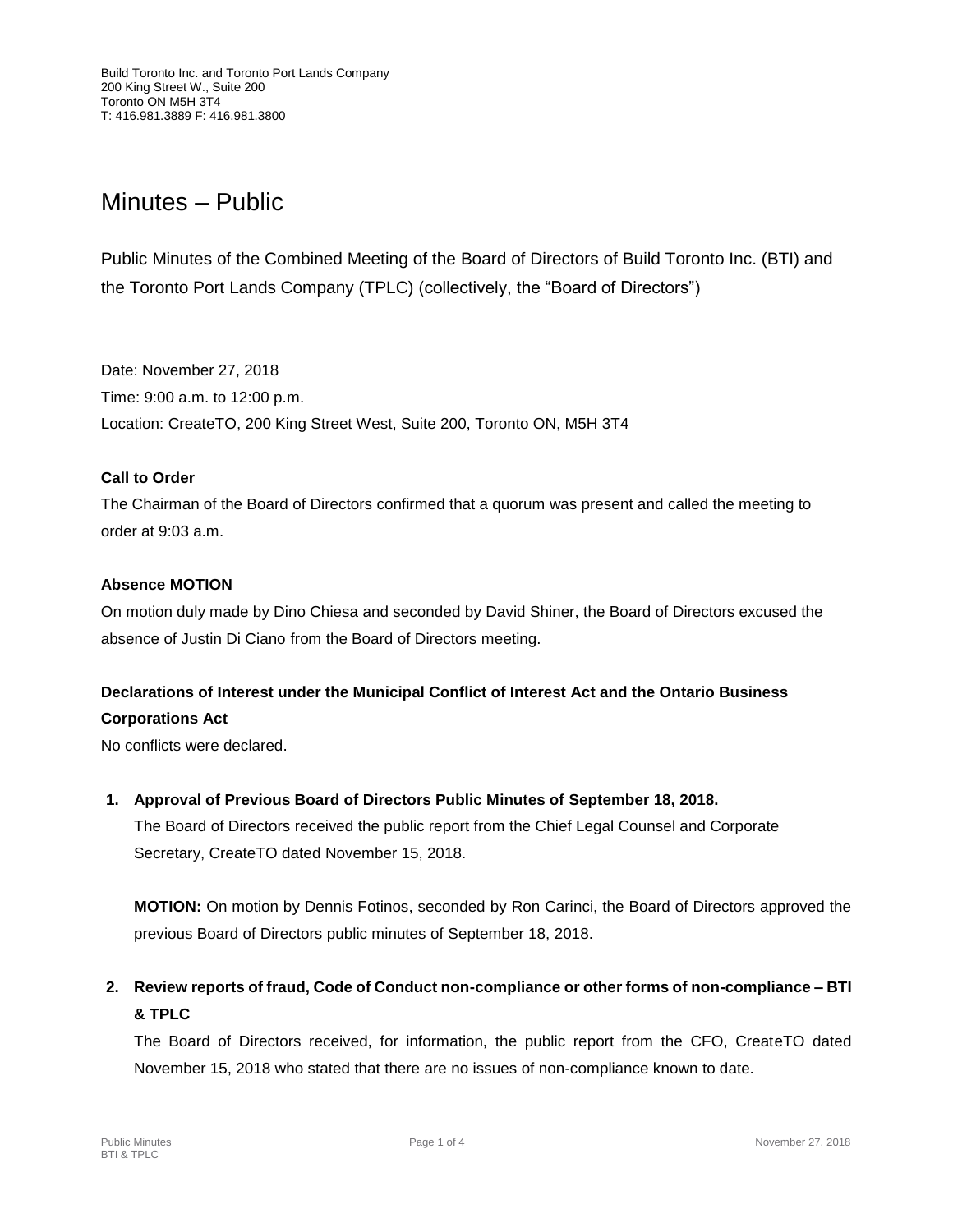### **In Camera MOTION**

On motion by Jane Beatty and seconded by Ron Carinci, the Board of Directors resolved to close part of the meeting to the public to give consideration to confidential matters according to By-law No. 1 of the Corporations and the Companies' Shareholder Direction at 9:08 a.m.

*During the in camera session, the Board of Directors discussed the following matters:*

- **3. Approval of Previous Board of Directors Closed Session Minutes of September 18, 2018**
- **4. December 31, 2018 Audit Plan**
- **5. Q3 2018 Combined Financial Review (CreateTO, BTI, & TPLC)**
	- **a. Q3 2018 CreateTO Financial Review**
	- **b. Q3 2018 TPLC Financial Review**
	- **c. Q3 2018 BTI Financial Review**
- **6. Q3 2018 Combined Forecast**
- **7. 2019 Budget**
- **8. Affordable Housing Strategy**
- **9. BTI Matters**
	- **a. 411 Victoria Park**
	- **b. 260 Eighth Street**
- **10. TPLC Matters** deferred
	- **a. Showline / Studio City - Building and Land Lease**
	- **b. Film Opportunities on Basin Street - Next Steps**
- **11. 2018 Sales Program Update**
- **12. Changes in Authorized Signing Officers**
- **13. Action Items**
- **14. Other Business**
- **15.** *In Camera* **with Interim Lead**
- **16. Forecast**

### **Adjournment**

**MOTION:** On motion by Dino Chiesa and seconded by Dennis Fotinos, the Board of Directors resolved to adopt the recommendations from its closed session and direct that these matters remain confidential in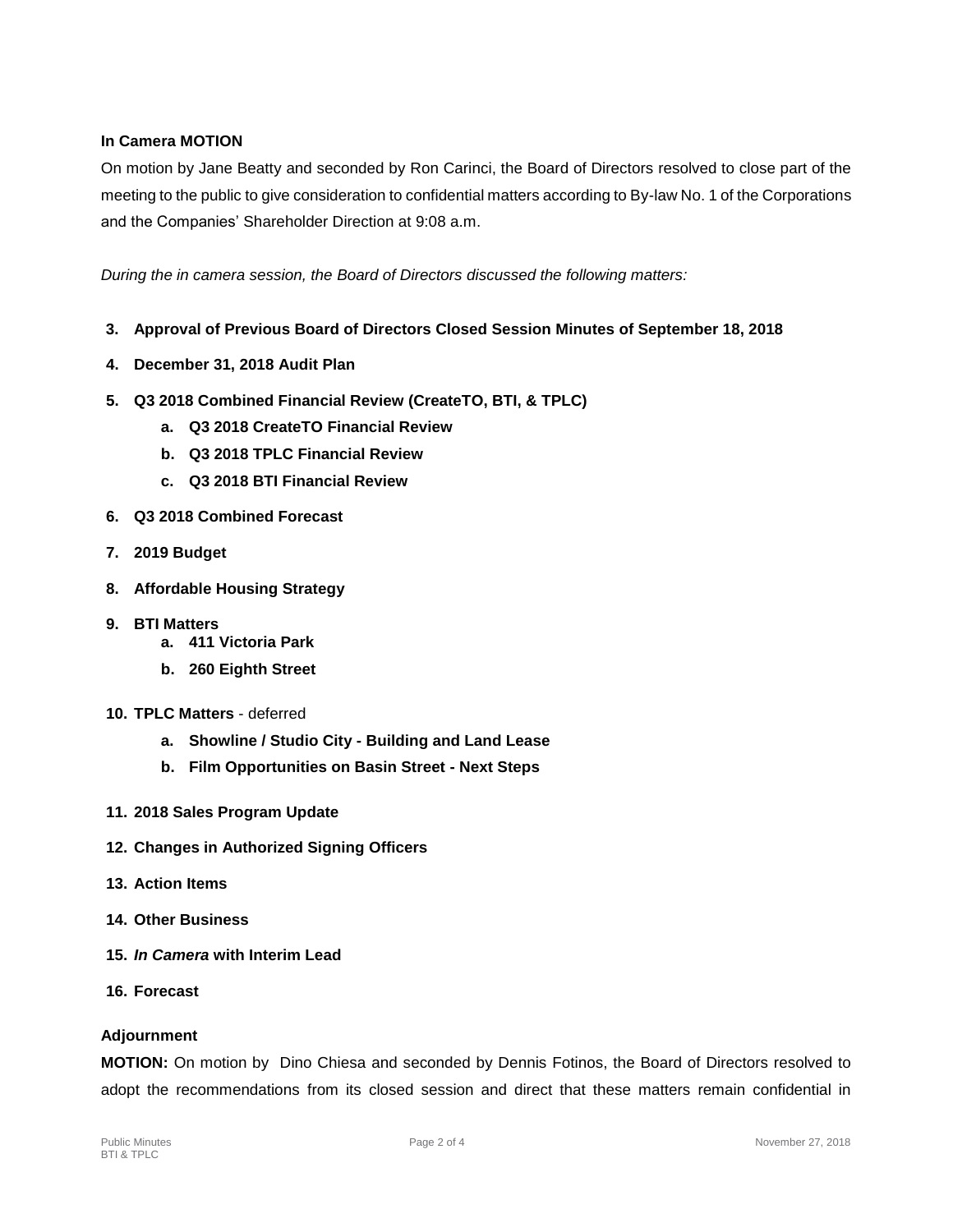accordance with By-law No. 1 of the Corporations and the Companies' Shareholder Direction. The Board of Directors resumed its public session at 11:59 a.m. and the meeting was adjourned at 12:00 p.m.

#### **Attendance:**

|                          | $9:03$ to $9:08$ a.m.         | $9:08$ to 11:59 a.m.          | 11:59 a.m. to 12:00 p.m.      |
|--------------------------|-------------------------------|-------------------------------|-------------------------------|
|                          | <b>Public Session</b>         | In-Camera Session             | <b>Public Session</b>         |
| Dino Chiesa, Chair       |                               |                               |                               |
| David Shiner, Vice Chair | ✓                             | ✓                             | $\mathsf{x}$                  |
| Ana Bailão               | ✓                             | ✓                             | ✓                             |
| Jane Beatty              | $\checkmark$ (teleconference) | $\checkmark$ (teleconference) | $\checkmark$ (teleconference) |
| Ron Carinci              | ✓                             | ✓                             |                               |
| Justin Di Ciano          | X                             | X                             | $\mathsf{x}$                  |
| Dennis Fotinos           | ✓                             | ✓                             | ✓                             |
| Sandra Levy              | $\checkmark$ (teleconference) | $\checkmark$ (teleconference) | $\checkmark$ (teleconference) |
| Marcie Zajdeman          | $\checkmark$ (teleconference) | $\checkmark$ (teleconference) | $\checkmark$ (teleconference) |

 $\checkmark$  Members were present for some or all of the time indicated.

### **Also Present** (at the invitation of the Board):

Ashmeed Ali, Lead, Portfolio Strategy & Asset Management, CreateTO William Bryck, Executive Advisor, Development & Property Management, CreateTO Jaspreet Hansra-Kulasingam, Chief Financial Officer, CreateTO Michael Kraljevic, Executive Advisor, Asset & Portfolio Management & Major Projects, CreateTO Don Logie, Senior Vice President, Development, CreateTO Sean Gadon, Director, Affordable Housing Office, City of Toronto Ryan Glenn, Head, Stakeholder & Client Relationship Management, CreateTO Robbie Grewal, Lead, Strategy and Business Priorities, CreateTO Iuliia Gumeniak, Audit Manager, PricewaterhouseCoopers David Jollimore, Director, Real Estate Services, City of Toronto Susan O'Neill, Director, Communications & Marketing, CreateTO Mary Ormond, Associate General Counsel, CreateTO Andrew Popert, Partner, Assurance, PricewaterhouseCoopers